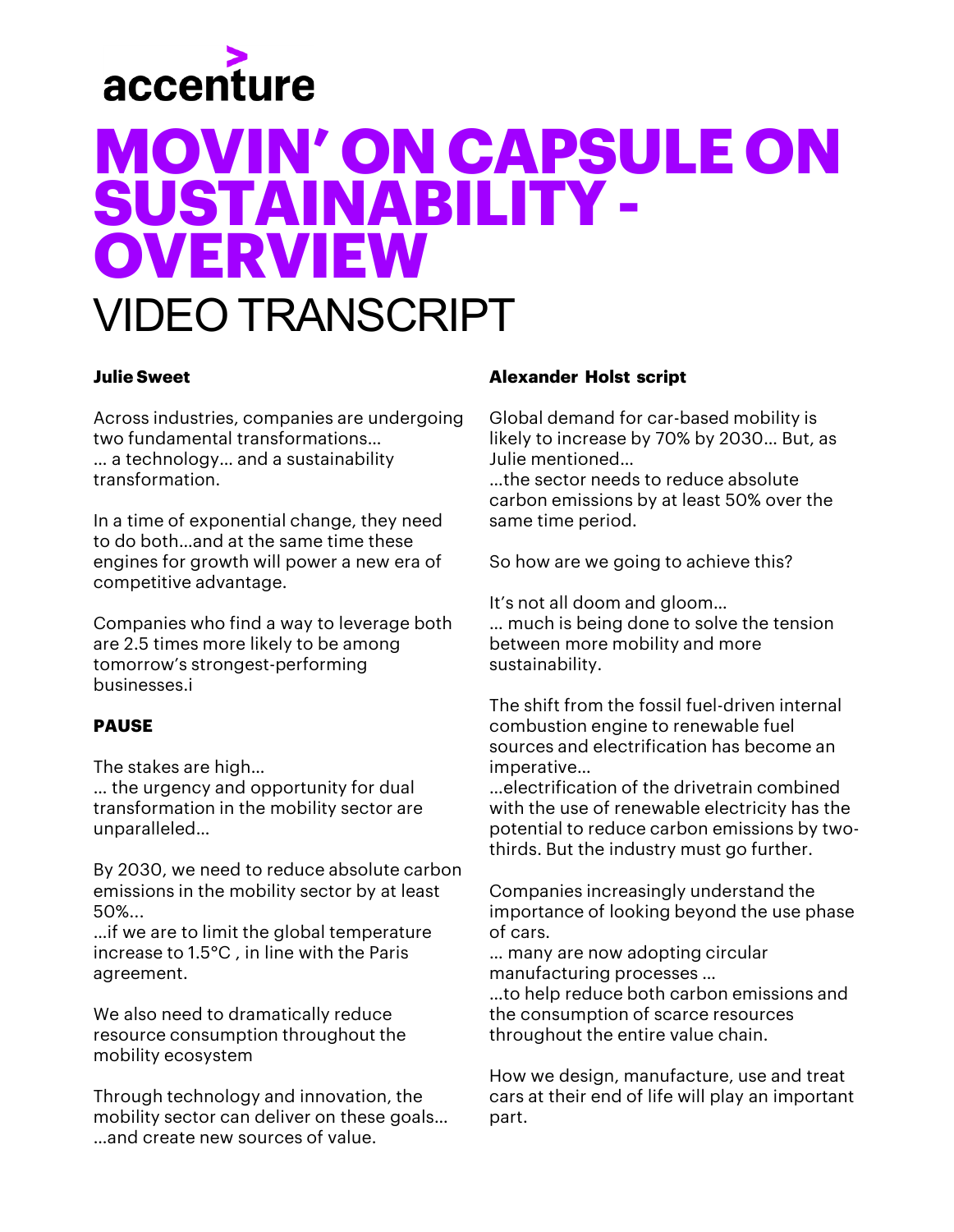

However, more progress is needed… and we must look to the phenomenal advances in technology to achieve a net-zero circular automotive industry ii… or better…

Can you imagine a future car that contributes positively to the environment…?

So let's take a look at three technologies in particular…

…which are having a significant impact across the value chain...

Let me start with digital twin technology…

Also referred to as a virtual twin, this technology is a real-time virtual replica of a product, platform, or ecosystem.

It can model, visualize, predict, and provide feedback on product properties and behaviors.

The digital twin is already being widely applied throughout the automotive industry…

for example, in the development of electric vehicle batteries, product developers are using data on CO2 to improve carbon efficiency and abrasion data to enhance material efficiency and manufacturers of electric vehicle batteries and components report a potential of 20 – 30 percent life extension for the batteries.iii

In R&D the digital twin technology replaces physical prototypes thereby reducing resource use, carbon emissions, costs, …and time-to-market.

As a result, more testing becomes economically viable which can enhance the quality and efficiency of products.

This key technology also facilitates the development of autonomous vehicles… …providing extensive and important training data from testing in simulated environments.

And improves product lifecycle management…. …transforming research and development processes..

The second key technology is digital product passport…

It is closely linked to the digital twin… … it provides a virtual identity, or stamp, to a product…

…enabling a wide range of stakeholders across the value chain to share information on product material content, flow and condition…

The digital product passport relies on… (Words to appear on screen highlighted in bold below)

… unique identifiers such as QR codes and sensors to automatically update information, …cloud technology for storage

… and blockchain technology to enable trust.

But how is the digital product passport being used in the automotive industry?

Well, let's think about repairing or recycling a car…

…even though it's possible to understand the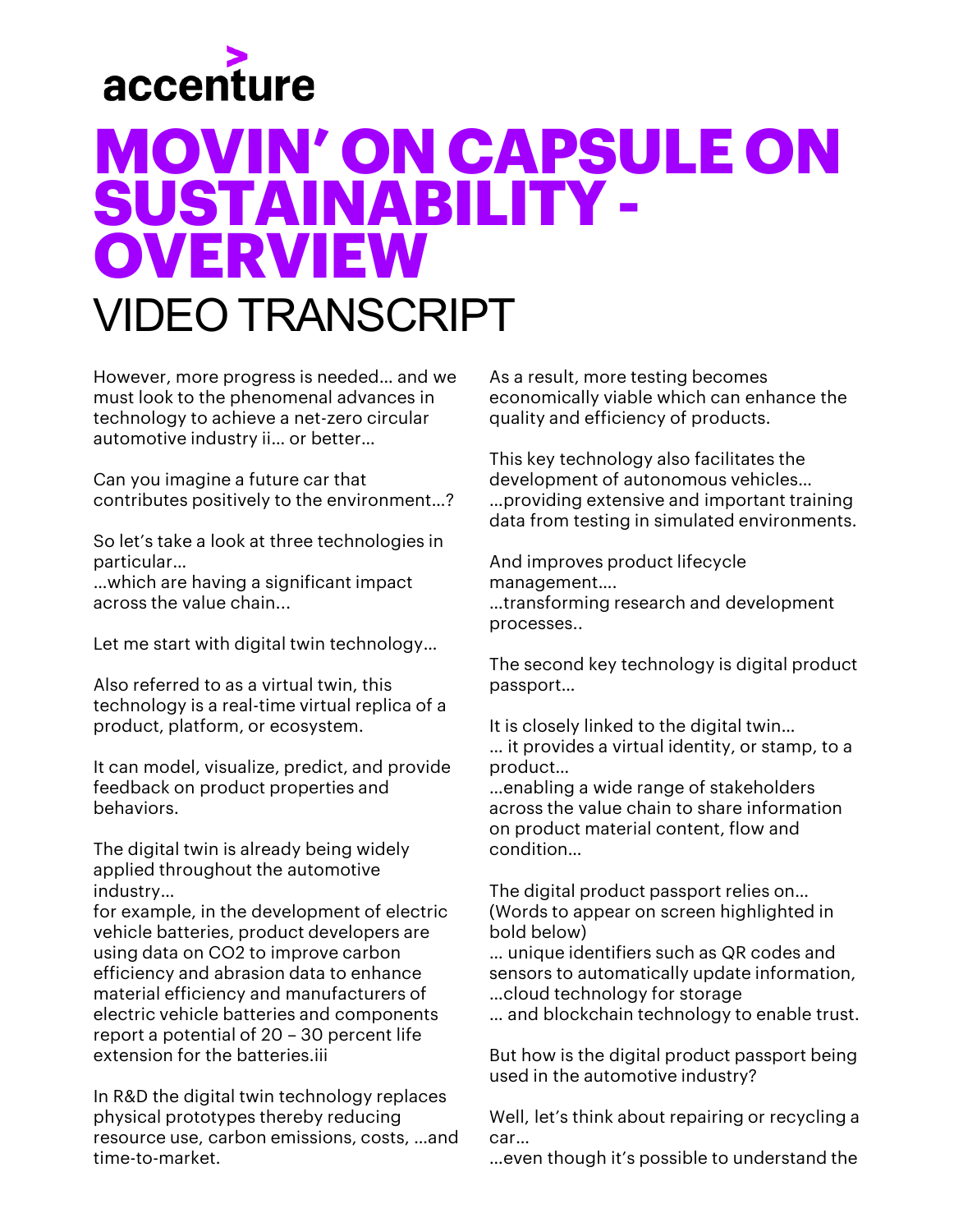

composition of a particular car model, components will most likely have been changed out during the car's lifetime… …causing some obvious issues when it comes to repairing or recycling.

This is where the power of the passport comes into play...

Information about the car's components are stored in the cloud, accessible via a unique product ID…

This information provides detail that facilitates the servicing of the car… helping to accurately access parts to be repaired or …get them into the right channels for remanufacturing and recycling …enabling a higher value circular economy.

Pretty impressive right?

Lastly, I would like to talk about new technologies that advance end-of-life treatment and recycling.

This includes collection, disassembly, sorting, reverse logistics and recycling itself.

Let's look at an example…

… just consider the number of hours required to take a car apart, manually. Not to mention the tedious nature of the task!

Sorting robots can reduce the time to half that of human sorting.

Combining computer vision and deep learning, sorting robots can recognize the unique characteristics of material…

Saving time and improving accuracy and consistency.iv

The benefits are significant…

Car recyclers can streamline the actual recycling process…

… which helps to improve the quality and value of recycled materials.

Car manufacturers therefore have access to more and higher-quality recycled materials... …helping them to improve circularity and reduce carbon intensity.

### **Jean Marc Ollagnier**

These are just 3 examples of how technology can impact the entire value chain. From Research & Development, to Manufacturing to End of Life treatment and recycling…

…other technologies such as…IoT, 5G, Edge Computing, Artificial Intelligence… …are enabling the reinvention of the mobility sector.

These technologies provides enormous potential to decarbonize at speed and at scale.

… the share of recycled materials in cars could potentially double by 2030…

By improving end-of-life technologies.

Technology also presents a major opportunity for mobility companies to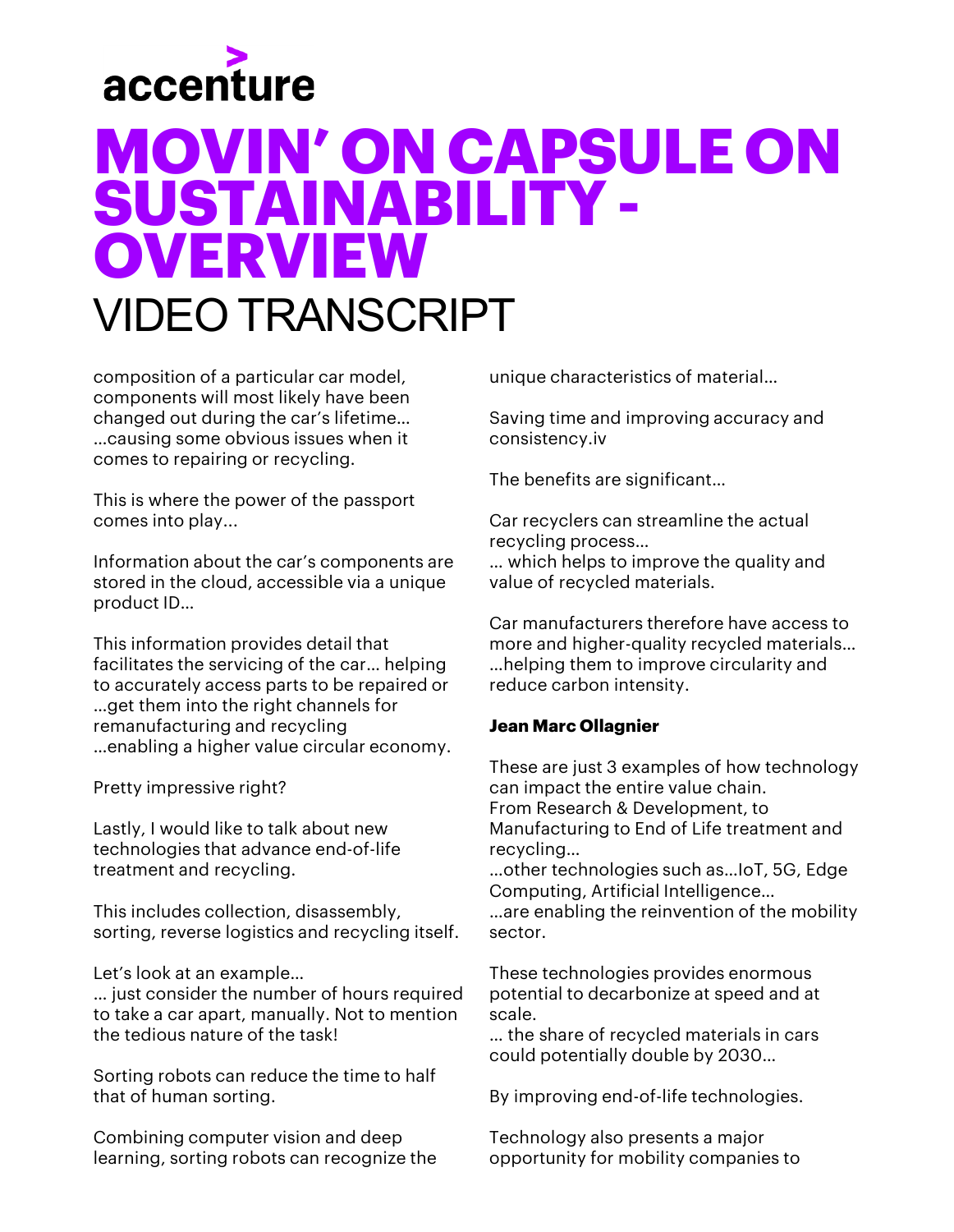

redefine their role and reshape demand and mobility usage.

For consumers, this means more sustainable, circular, and efficient mobility…

For governments and citizens, enhanced traceability and transparency will create trust and give them confidence that climate issues are being addressed…

New business models and cross-industry ecosystems will lead to more innovation and efficiency.

This technology-powered transformation requires each C-level to reflect on some key questions:

What is our purpose? How do we create value for all stakeholders?

- How do we embed technology and sustainability at the heart of our strategy and investments?

- How do we work collaboratively across the ecosystem?

- How do we share data in a consistent and responsible way?

The mobility sector is uniquely positioned to play a leading role in accelerating the transition towards a low-carbon and circular economy.

So, where do companies and their partners need to start?

First, raise your ambitions and consider the full value chain when aiming to leverage technology for sustainability impact.

Think about the combinatorial benefits of technologies beyond industry silos.

Secondly, be ready to rewrite the fundamental rules of your business.

Success with breakthrough technologies often requires a new type of value chain, operating model and business model. …Be ready to change these based on your values.

Thirdly, collaborate and then collaborate again!

… the stakes are high but real success can only be achieved through close partnerships.

The technologies we highlighted today are just a snapshot…

The road ahead is tremendously exciting…

At Accenture we truly believe in the power and promise of technology … to bring about transformational, sustainable change and create long-lasting value … together with our Movin'On partners.

Let's take this journey together.

Thank you, Jean-Marc and Alexander…